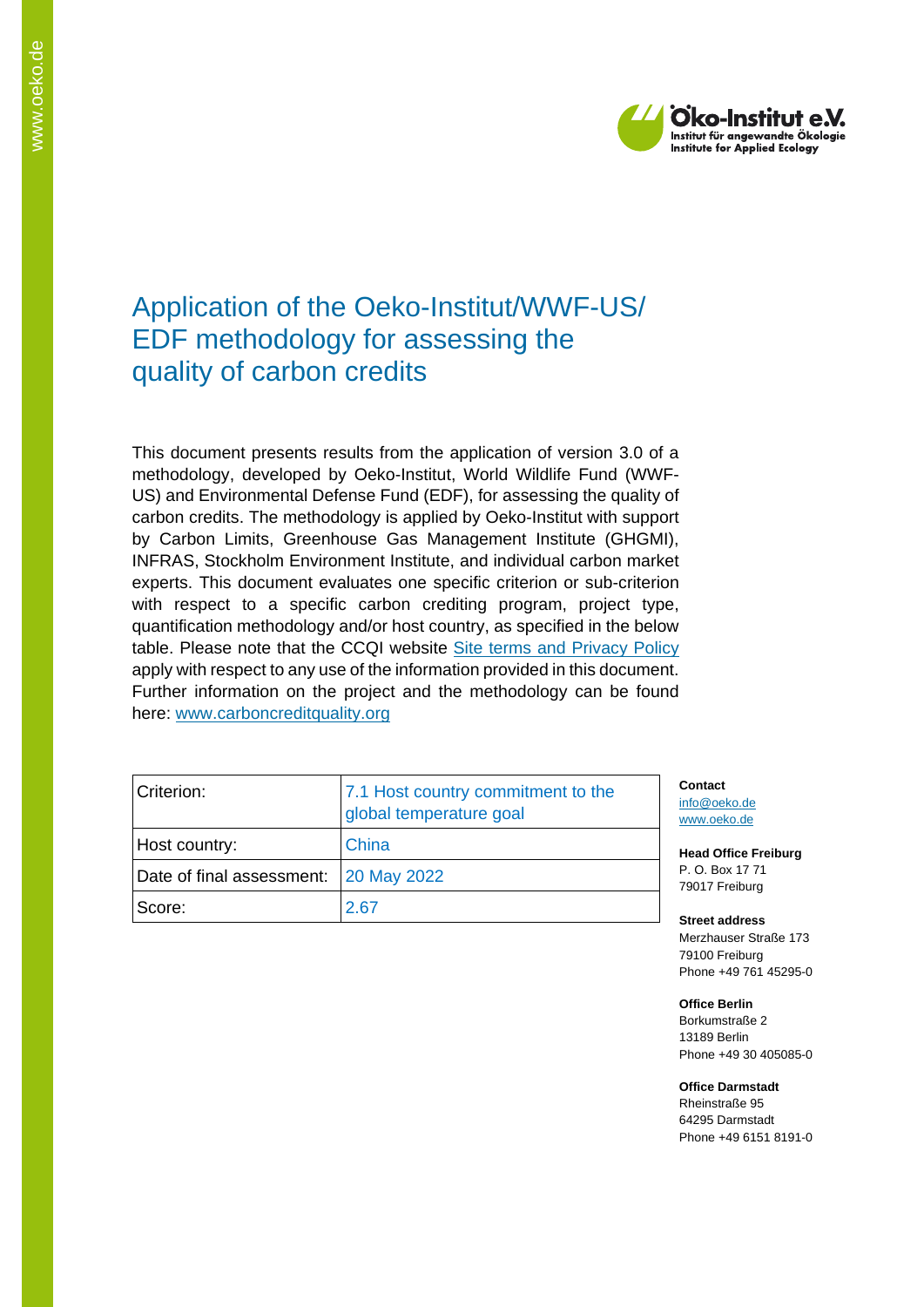# **Assessment**

The methodology assesses whether the host country has communicated a LEDS and whether it has an explicit commitment in the form of a net zero emissions target, including: the timeframe of the target, differentiating between LDCs/SIDS and other economies; the coverage of greenhouse gases and sectors; whether the target is a domestic target or whether it includes the use of international carbon credits; and the legal status of the target.

# **Indicator 7.1.1**

# **Relevant scoring methodology provisions**

"The country has communicated a LEDS."

#### **Information sources considered**

- 1 UNFCCC Communication of long-term strategies [\(https://unfccc.int/process/the-paris](https://unfccc.int/process/the-paris-agreement/long-term-strategies)[agreement/long-term-strategies\)](https://unfccc.int/process/the-paris-agreement/long-term-strategies)
- 2 China's Mid-Century Long-Term Low Greenhouse Gas Emission Development Strategy [\(https://unfccc.int/sites/default/files/resource/China%E2%80%99s%20Mid-](https://unfccc.int/sites/default/files/resource/China%E2%80%99s%20Mid-Century%20Long-Term%20Low%20Greenhouse%20Gas%20Emission%20Development%20Strategy.pdf)[Century%20Long-](https://unfccc.int/sites/default/files/resource/China%E2%80%99s%20Mid-Century%20Long-Term%20Low%20Greenhouse%20Gas%20Emission%20Development%20Strategy.pdf)[Term%20Low%20Greenhouse%20Gas%20Emission%20Development%20Strategy.pdf\)](https://unfccc.int/sites/default/files/resource/China%E2%80%99s%20Mid-Century%20Long-Term%20Low%20Greenhouse%20Gas%20Emission%20Development%20Strategy.pdf)

#### **Assessment outcome**

Yes (3 Points).

# **Justification of assessment**

China has communicated a LEDS on 28 October 2021 (Sources 1 and 2).

# **Indicator 7.1.2**

# **Relevant scoring methodology provisions**

"The country is an LDC and has adopted a net zero emissions target for

a. 2050 or earlier;

OR

b. 2051 to 2069;

OR

c. 2070 or later.

OR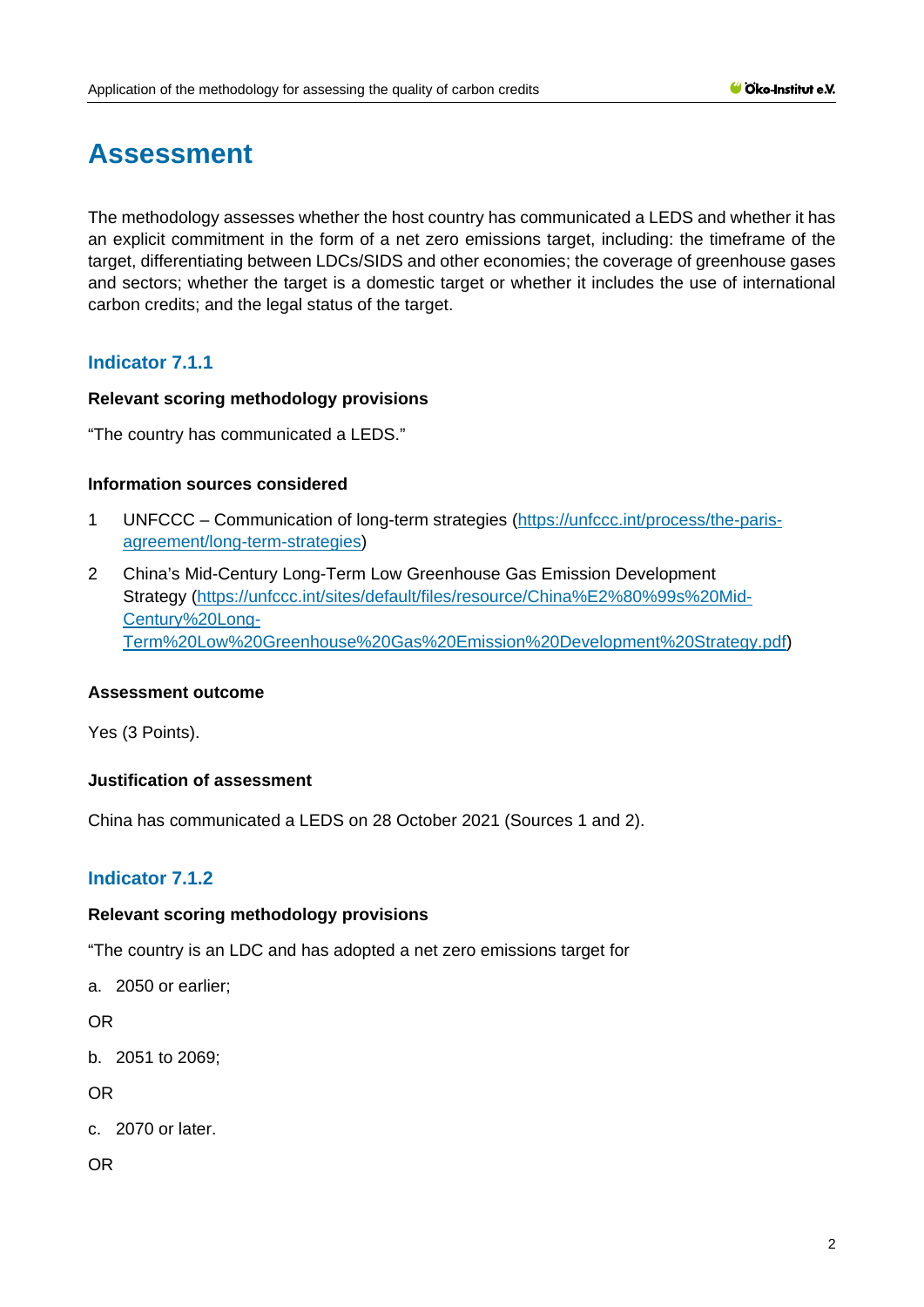The country is not an LDC and has adopted a net zero emissions target for

d. 2040 or earlier;

OR

e. 2041 to 2059;

OR

f. 2060 or later."

# **Information sources considered**

1. China's first updated NDC which has been communicated to the UNFCCC secretariat on 28 October 2021 [https://www4.unfccc.int/sites/ndcstaging/PublishedDocuments/China%20First/China%E2%80](https://www4.unfccc.int/sites/ndcstaging/PublishedDocuments/China%20First/China%E2%80%99s%20Achievements,%20New%20Goals%20and%20New%20Measures%20for%20Nationally%20Determined%20Contributions.pdf) [%99s%20Achievements,%20New%20Goals%20and%20New%20Measures%20for%20Natio](https://www4.unfccc.int/sites/ndcstaging/PublishedDocuments/China%20First/China%E2%80%99s%20Achievements,%20New%20Goals%20and%20New%20Measures%20for%20Nationally%20Determined%20Contributions.pdf) [nally%20Determined%20Contributions.pdf](https://www4.unfccc.int/sites/ndcstaging/PublishedDocuments/China%20First/China%E2%80%99s%20Achievements,%20New%20Goals%20and%20New%20Measures%20for%20Nationally%20Determined%20Contributions.pdf)

# **Assessment outcome**

Sub-paragraph e is applicable (3 points).

## **Justification of assessment**

The country is not an LDC and has pledged to achieve carbon neutrality before 2060 (Source 1).

# **Indicator 7.1.3**

# **Relevant scoring methodology provisions**

"The adopted net zero emissions targets covers

a. all sectors of the economy, including international aviation and shipping, and all main greenhouse gases (CO<sub>2</sub>, CH<sub>4</sub>, N<sub>2</sub>O, HFCs, PFCs, SF<sub>6</sub>, NF<sub>3</sub>);

OR

b. at least 90% of the country's GHG emissions;

OR

c. less than 90% of the country's GHG emissions;

OR

d. No information is available or it is insufficiently clear."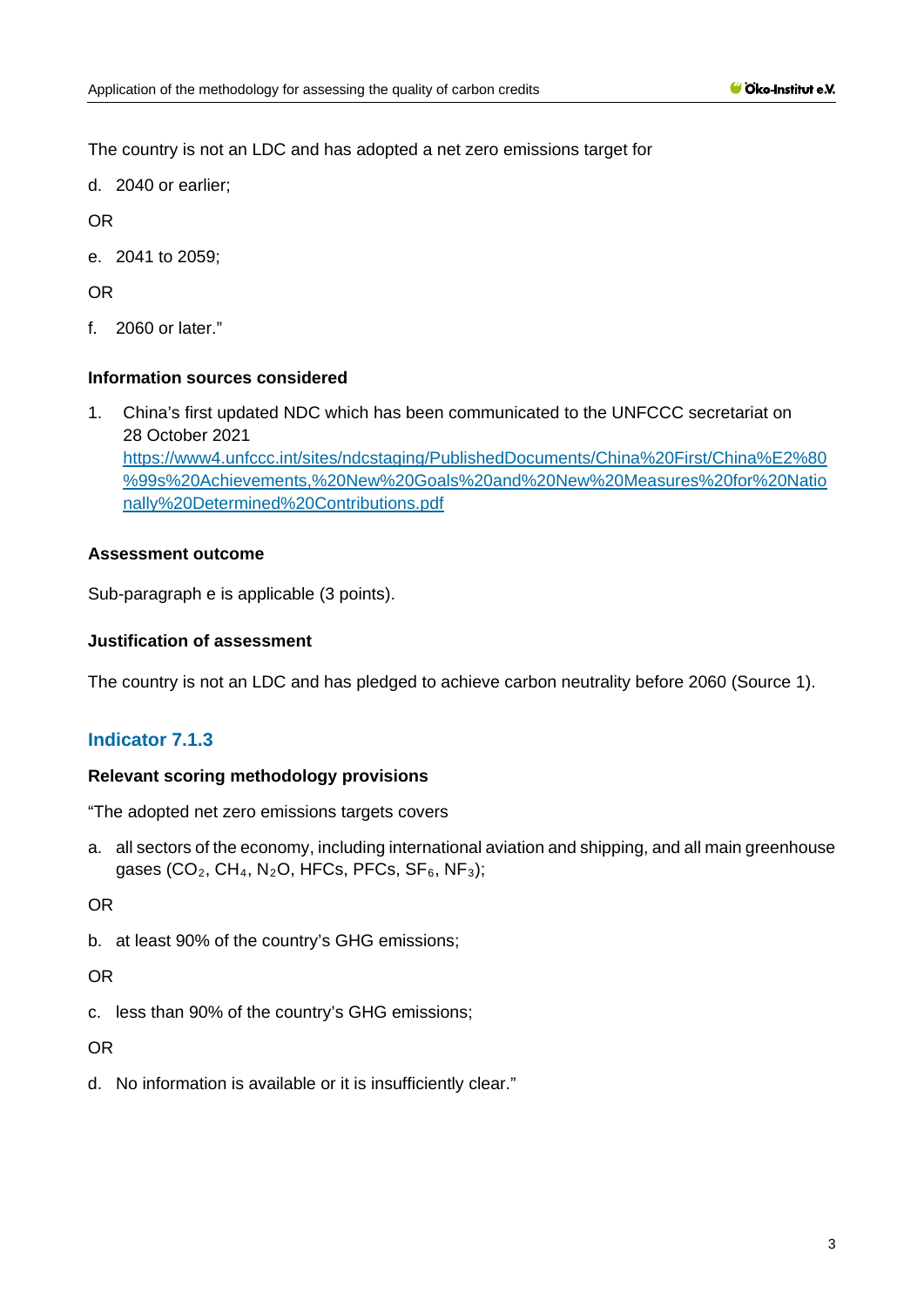# **Information sources considered**

- 1. China's first updated NDC which has been communicated to the UNFCCC secretariat on 28 October 2021 [https://www4.unfccc.int/sites/ndcstaging/PublishedDocuments/China%20First/China%E2%80](https://www4.unfccc.int/sites/ndcstaging/PublishedDocuments/China%20First/China%E2%80%99s%20Achievements,%20New%20Goals%20and%20New%20Measures%20for%20Nationally%20Determined%20Contributions.pdf) [%99s%20Achievements,%20New%20Goals%20and%20New%20Measures%20for%20Natio](https://www4.unfccc.int/sites/ndcstaging/PublishedDocuments/China%20First/China%E2%80%99s%20Achievements,%20New%20Goals%20and%20New%20Measures%20for%20Nationally%20Determined%20Contributions.pdf) [nally%20Determined%20Contributions.pdf](https://www4.unfccc.int/sites/ndcstaging/PublishedDocuments/China%20First/China%E2%80%99s%20Achievements,%20New%20Goals%20and%20New%20Measures%20for%20Nationally%20Determined%20Contributions.pdf)
- 2. Assessment by Climate Action Tracker of China's net zero target

[Net zero targets | Climate Action Tracker](https://climateactiontracker.org/countries/china/net-zero-targets/)

#### **Assessment outcome**

Sub-paragraph c is applicable (1 point).

#### **Justification of assessment**

A target of "carbon neutrality" only relates to  $CO<sub>2</sub>$  and is thus very likely to cover less than 90% of the country's GHG emissions (Sources 1 and 2).

# **Indicator 7.1.4**

#### **Relevant scoring methodology provisions**

"The adopted net zero emissions target is

a. a domestic target (i.e., without the purchase of international carbon credits but possibly with linking of emissions trading systems);

#### OR

b. a target to be achieved with the purchase of international carbon credits, or no information is available."

#### **Information sources considered**

- 1. China's first updated NDC which has been communicated to the UNFCCC secretariat on 28 October 2021 [https://www4.unfccc.int/sites/ndcstaging/PublishedDocuments/China%20First/China%E2%80](https://www4.unfccc.int/sites/ndcstaging/PublishedDocuments/China%20First/China%E2%80%99s%20Achievements,%20New%20Goals%20and%20New%20Measures%20for%20Nationally%20Determined%20Contributions.pdf) [%99s%20Achievements,%20New%20Goals%20and%20New%20Measures%20for%20Natio](https://www4.unfccc.int/sites/ndcstaging/PublishedDocuments/China%20First/China%E2%80%99s%20Achievements,%20New%20Goals%20and%20New%20Measures%20for%20Nationally%20Determined%20Contributions.pdf) [nally%20Determined%20Contributions.pdf](https://www4.unfccc.int/sites/ndcstaging/PublishedDocuments/China%20First/China%E2%80%99s%20Achievements,%20New%20Goals%20and%20New%20Measures%20for%20Nationally%20Determined%20Contributions.pdf)
- 2. Assessment by Climate Action Tracker of China's net zero target [Net zero targets | Climate Action Tracker](https://climateactiontracker.org/countries/china/net-zero-targets/)

#### **Assessment outcome**

Sub-paragraph b is applicable (0 points).